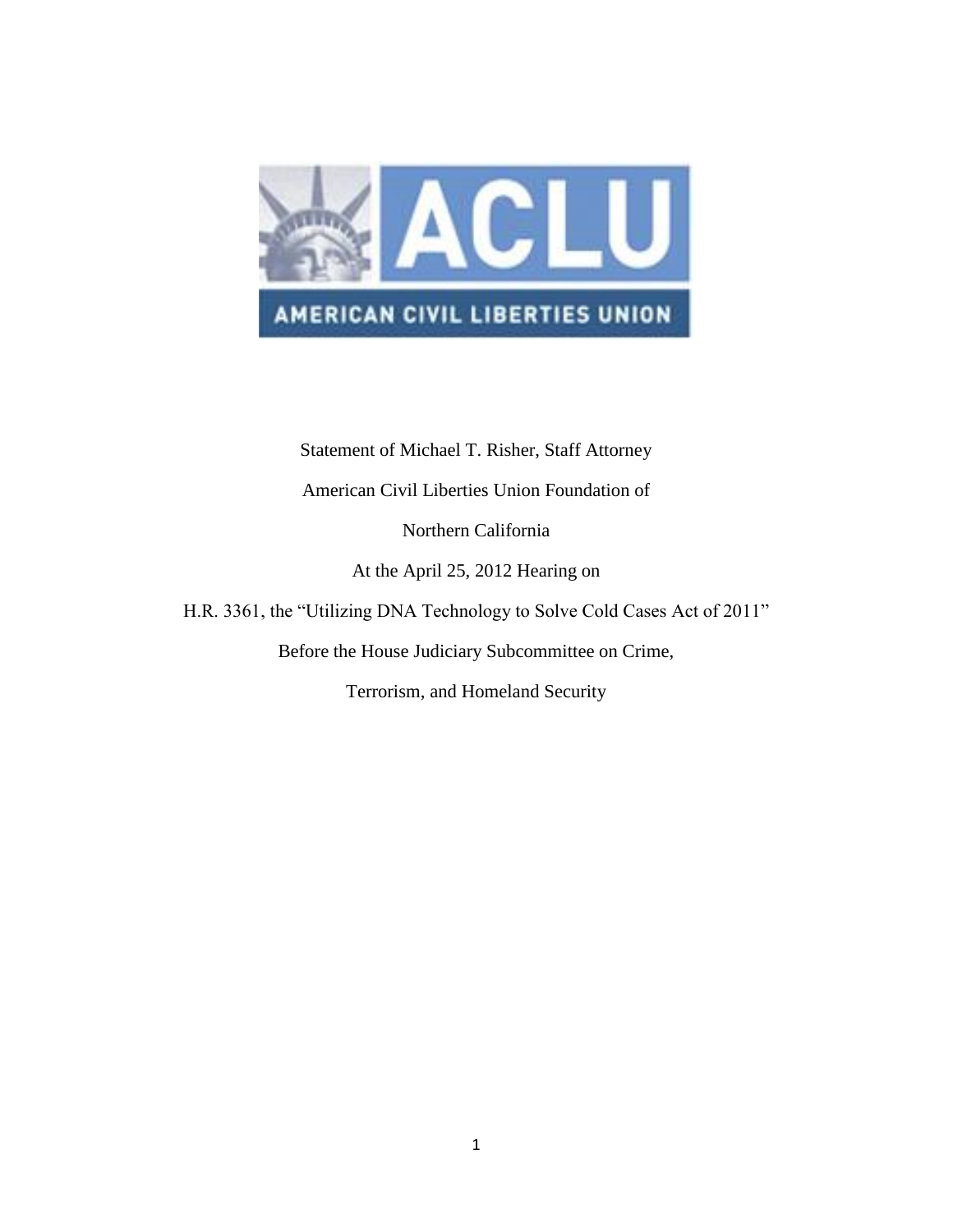Good morning Chairman Sensenbrenner, Ranking Member Scott, and Members of the Committee. Thank you for the opportunity to testify on behalf of the American Civil Liberties Union (ACLU) and its more than half a million members, countless additional activists and supporters, and fifty-three affiliates nationwide, about familial searching.

#### **INTRODUCTION**

In recent years, DNA-related technology has revolutionized the criminal justice system, helping to convict the guilty and free the innocent. It has proven to be a more precise method of linking perpetrators to crimes scenes than methods such as eyewitness testimony, fingerprints, or other forensic identification techniques.

Familial searching takes DNA technology in a new direction, one that no longer involves finding a direct match between a crime-scene sample and a perpetrator's sample. Instead, familial searching compares a crime-scene sample to scores of DNA samples taken from people who are demonstrably innocent of the crime (because their DNA does not match the crime-scene sample) in the hope that one of those known samples may belong to a blood relative of the perpetrator. Further DNA testing, analysis, and investigation are necessary to determine whether the perpetrator can be identified in this manner, a process that often will involve investigating multiple innocent family members.

Familial searching is qualitatively different from more established DNA techniques: it is inherently less precise; it implicates people in criminal activity because of who their family is and the size of that family, rather than what they have done; and it focuses investigative attention on people who are known to be innocent. Because of these differences, it is important that Congress take an active role in determining how this technique will be used.

If Congress determines that the benefits of familial DNA searching outweigh the fiscal and social costs, it should do what it did in the context of wiretapping and create a statutory framework to ensure that this powerful emerging technology is used appropriately, in ways that respect personal and family privacy and other constitutional values. Specifically, Congress should draw on the models provided by wiretap laws and require the government to obtain authorization from a neutral magistrate before engaging in familial searching. It should also limit the use of familial DNA searches to very serious cases that present a continuing threat to public safety, and require law enforcement officials to exhaust other alternatives before using this invasive technique, as does the wiretap law and California's familial-searching protocol. Finally, fundamental federalism principles mean that individual states have a right not to expend their resources assisting with familial DNA searching, particularly because the laws of many states expressly or implicitly forbid such assistance. Any protocol will have to take this into account. These safeguards will help ensure that familial DNA searching is appropriately limited without interfering with the legitimate use of the technique.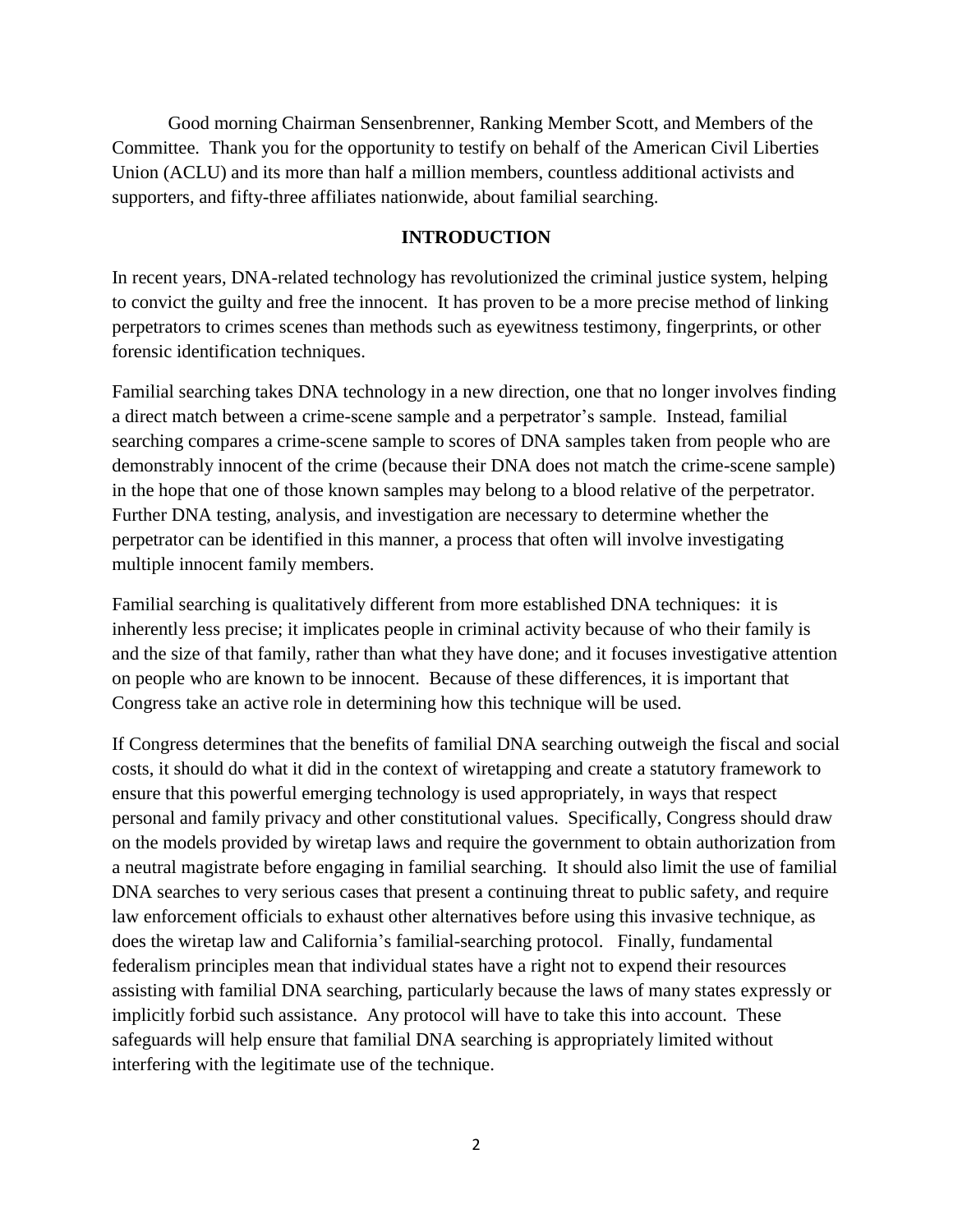## **A Very Brief Introduction to DNA Databanks and Familial Searching<sup>1</sup>**

DNA databanks comprise two distinct components: the actual biological samples and the computerized database of the profiles generated by analyzing these samples. In criminal-justice databanks, the biological samples are collected from crime scenes (forensic samples) and from known individuals (known samples). Until recently, known samples were usually obtained by drawing blood, although now most states and the federal government primarily obtain samples by swabbing the inside of a person's cheek to collect skin cells.

The government analyzes both forensic samples and known samples to create DNA profiles, which are essentially a digitized description of twenty-six parts of a person's nuclear DNA. The profiles are then uploaded to the Combined DNA Index System (CODIS), a centralized, searchable law enforcement database accessible to state and federal law-enforcement agencies. CODIS was created by the FBI in 1994 after Congress authorized it to establish a national DNA database to link existing state and local databanks. The biological samples themselves are retained by the local police or crime lab for later testing.

Once an arrestee's profile is uploaded into CODIS, it is compared to the thousands of crimescene samples in the CODIS forensic database. As long as the arrestee's profile remains in CODIS, any new crime-scene samples will be searched against it. When an arrestee profile exactly matches a crime-scene profile, CODIS automatically notifies the agencies that provided the sample. Then that agency will usually provide the identity of the arrestee to the police authority with jurisdiction over the crime so that the latter can follow up.

It is only if there is no match – meaning that the perpetrator's DNA profile is not in CODIS – that familial searching becomes relevant. As the FBI describes the process on its website,

Familial searching is an additional search of a law enforcement DNA database conducted after a routine search has been completed and no profile matches are identified during the process. Unlike a routine database search which may spontaneously yield partial match profiles, familial searching is a deliberate search of a DNA database conducted for the intended purpose of potentially identifying close biological relatives to the unknown forensic profile obtained from crime scene evidence. Familial searching is based on the concept that first-order relatives, such as siblings or parent/child relationships, will have more genetic data in common than unrelated individuals. Practically speaking, familial searching would only be performed if the comparison of the forensic DNA profile with the known

 $\overline{\phantom{a}}$ 

<sup>&</sup>lt;sup>1</sup> The first three paragraphs of this section are adapted from Michael T. Risher, *Racial Disparities in Databanking of DNA Profiles*, in Sheldon Krimsky and Kathleen Sloan, eds., RACE AND THE GENETIC REVOLUTION (Columbia Univ. Press 2011), 48-49.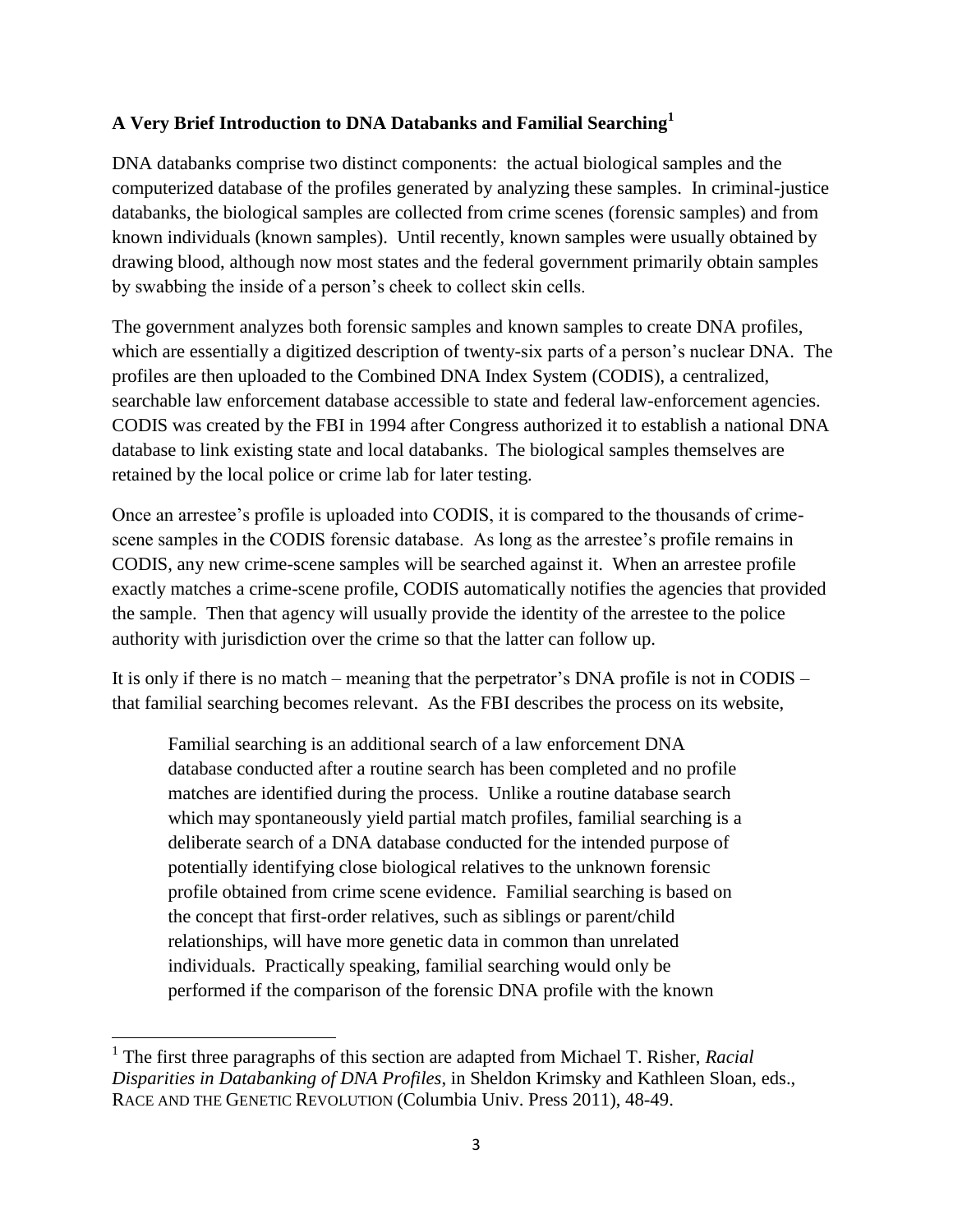<span id="page-3-0"></span>offender/arrestee DNA profiles has not identified any matches to any of the offenders/arrestees.<sup>2</sup>

The FBI acknowledges several limitations of familial searching: although "a relative must already be in the database in order for the search to identify them as a potential relative of the forensic profile," "regardless of whether or not a relative is in the database, a familial search will always generate a ranked list of potential candidates for evaluation."<sup>3</sup> Under California's protocol, for example, this list may include as many as 168 possible candidates.<sup>4</sup> And "even if a relative is in the database, it is possible that the relative may not be included in the ranked list produced by the familial search." Thus, familial searching will always generate a list of suspects, but this list may not contain a relative of the perpetrator even when CODIS contains a relative's profile, because there may be a large number of profiles that are more similar to the forensic profile than is the relative's profile.

Importantly, allowing the FBI to perform familial searching with the national database will result in much larger candidate lists than are generated when individual states use the same technique in their databases, and the actual familial match may be far down the list:

The position of a true relative (if in the database) mainly depends on the database size and the specific alleles in the profiles. In a considerable proportion of cases, a true relative may be at the bottom of the list, or even not on the list…. For an evidence profile searched against a database containing 1 million unrelated samples, more than 200 unrelated samples are expected to have higher positions in the candidate list than the true fullsib[ling of the perpetrator]. $5$ 

This is significant because the process of eliminating all the candidates who are demonstrably unrelated to the perpetrator is extremely labor intensive. In order to eliminate candidates on the list who cannot be related to the perpetrator, the lab must analyze a different part of the DNA than is used to create the CODIS profile. Specifically, if the crime-scene sample has been analyzed and determined to belong a male, the lab will test a part of the Y chromosome, which is passed down unchanged from father to son, from the crime-scene sample. Then it will test that same part of the samples on the candidate list until it finds a match or it has tested all the samples

<sup>2</sup> <http://www.fbi.gov/about-us/lab/codis/familial-searching> (all webpages visited April 2012). 3 *Id*.

<sup>4</sup> California Department of Justice, CAL-DNA Data Bank Technical Procedures Manual, at 29 (10/17/08), available at [http://www.aclunc.org/news/press\\_releases/asset\\_upload\\_file490\\_8577.](http://www.aclunc.org/news/press_releases/asset_upload_file490_8577)

<sup>5</sup> Ge, Budowle, Eisenberg, & Chakraborty, *Comparing DNA Based Familial Searching Policies*, 21th international Symposium of Human Identification, San Antonio (2010), available at [http://www.promega.com/~/media/files/resources/conference%20proceedings/ishi%2021/oral%2](http://www.promega.com/~/media/files/resources/conference%20proceedings/ishi%2021/oral%20presentations/ge.ashx?la=en) [0presentations/ge.ashx?la=en](http://www.promega.com/~/media/files/resources/conference%20proceedings/ishi%2021/oral%20presentations/ge.ashx?la=en)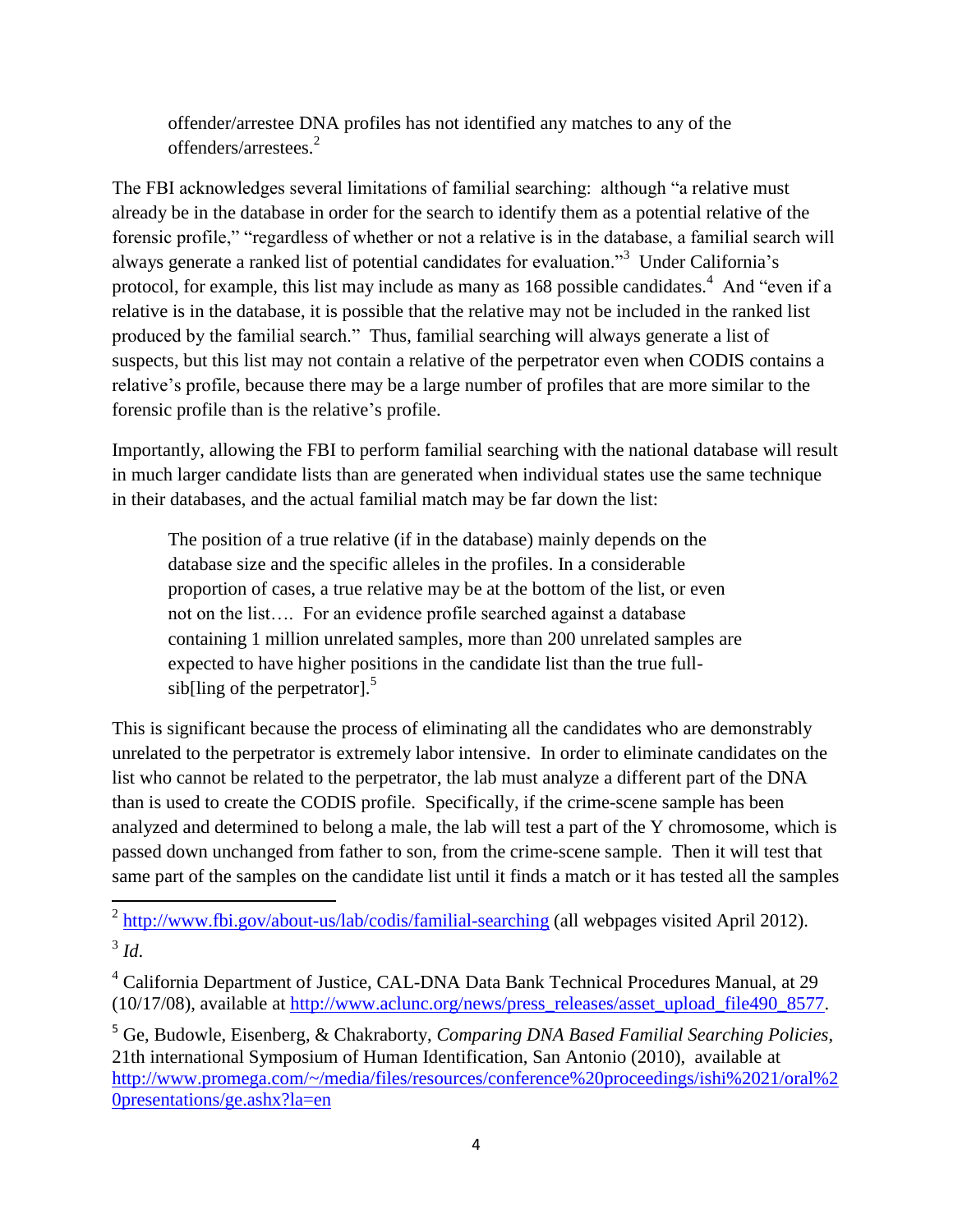on the list without finding a match. $6\text{ To do this, the investigating agency must, for each sample}$ to be tested, contact the law-enforcement agency that is storing the sample and arrange for it to be removed from storage and retested. As the FBI cautions individual states that are considering using the technique, "[i]mplementation of a successful familial search program takes time and requires significant resources and staff."<sup>7</sup> Implementing a nationwide familial search program will require even more resources and staff.

After this laboratory process is complete, "[a]ny offenders not eliminated by the [Ychromosome] comparison could be patrilineally related to the true perpetrator and will be candidates for further investigation and consideration as potential genetic relatives of the true perpetrator.<sup>8</sup> In California, the next step is a "background investigation" on each possible candidate to see whether that candidate can be eliminated as "a potential relative of the true perpetrator."<sup>9</sup> Any candidate(s) who are not eliminated through this investigation are then identified to the investigating law-enforcement agency for follow up investigation.<sup>10</sup> This investigation may potentially include a wide range of law-enforcement operations, including interviews with family members, associates, or colleagues, surveillance, and other activities that may have impact the privacy or day-to-day life of the individuals subjected to them.

### **Costs and Benefits of Familial Searching**

As a RAND Corporation report recently observed, evaluating the efficacy of CODIS is difficult because "data are seriously lacking."<sup>11</sup> This same difficulty occurs when trying to evaluate the efficacy of familial searching, because there is so little information. One paper that is available reports contradictory conclusions: although it states that a theoretical study at California's crime lab using "artificial families" suggested that there should be a high success rate, it also reveals that of ten familial searches done in California, only one resulted in a possible match that was

 $\overline{\phantom{a}}$ <sup>6</sup> California Department of Justice, CAL-DNA Data Bank Technical Procedures Manual, *supra* n. [4,](#page-3-0) at 27 ("As part of this process the initial candidate list of offenders' DNA samples will be profiled for Y-STR type, meaning that they will be retested to check for a specifically paternal relationship.").

<sup>&</sup>lt;sup>7</sup> <http://www.fbi.gov/about-us/lab/codis/familial-searching>

<sup>8</sup> *Id*. at 28.

<sup>9</sup> *Id*. at 32.

<sup>10</sup> *Id*. at 35.

<sup>&</sup>lt;sup>11</sup> RAND Center on Quality Policing, *Toward a Comparison of DNA Profiling and Databases in the United States and England* (2010) at 22 ("[D]ata are seriously lacking in the U.S. system. Inadequate and insufficient data are captured by the various labs and CODIS organizations. Very little of the data that do exist and are publicly available are reported to a central repository, such as the FBI."). Available at [http://www.rand.org/pubs/technical\\_reports/TR918.html](http://www.rand.org/pubs/technical_reports/TR918.html)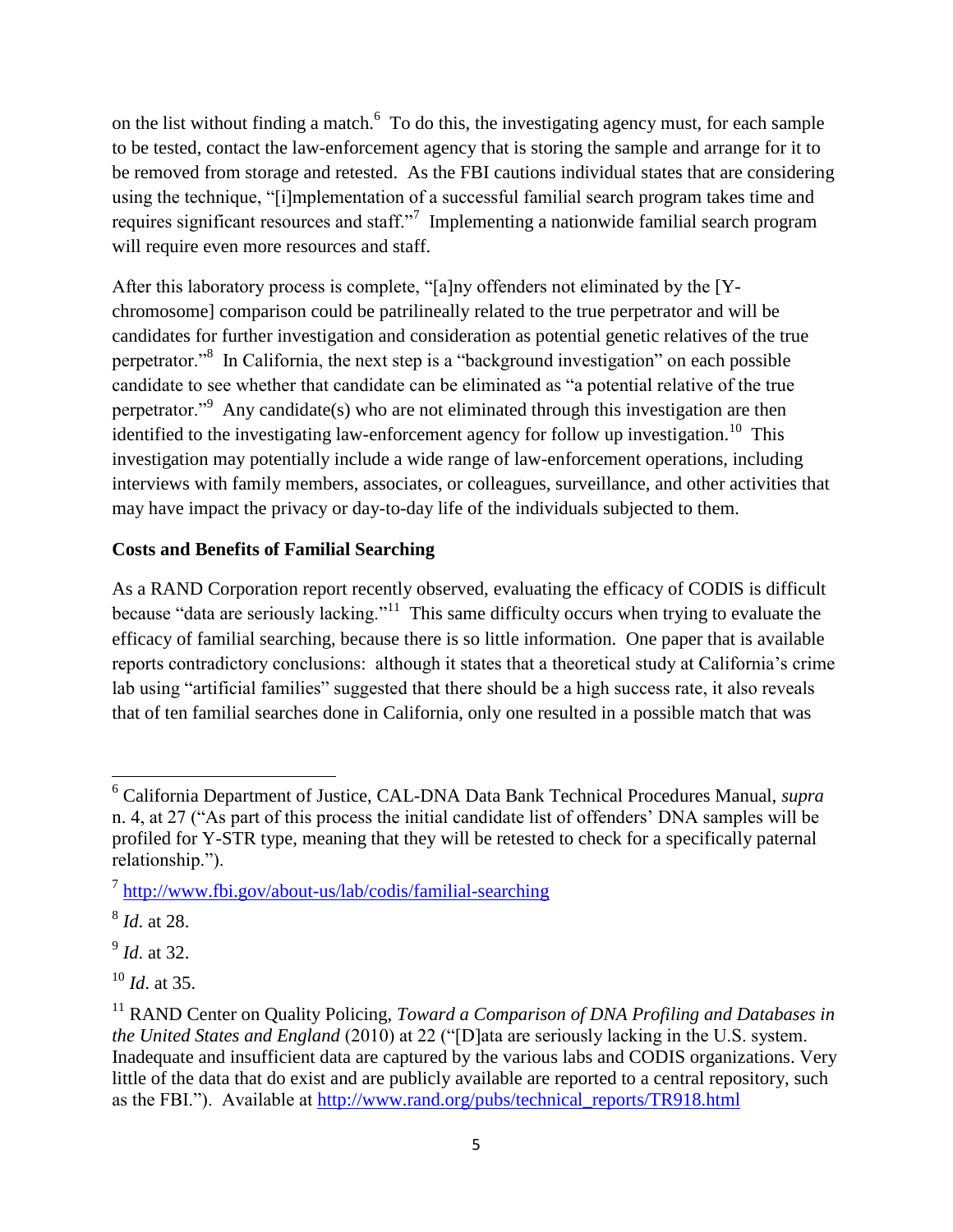reported to the investigating agency; the rest were excluded in the lab.<sup>12</sup> Furthermore, the three partial matches obtained in Colorado that led the FBI and California to allow familial searching all failed to generate a single lead.<sup>13</sup> Although the value of the single match generated by these thirteen searches was great – it resulted in an arrest and prosecution for a string of murders – this means that in the other twelve cases the lab most likely had to perform new Y-chromosome analysis of all the candidate samples – up to 168 in each case – in order to eliminate them, as discussed above. These numbers must be taken into account in weighing the costs and benefits of familial searching.

Even putting aside fairness and civil-liberties issues, a real cost of familial searching is that it takes money and lab time away from other important programs. When resources are spent on familial searching, they cannot be used to, for example, reduce the enormous backlogs of untested evidence in rape cases, a step that would have huge benefits in solving and preventing crimes.<sup>14</sup> As a Detroit prosecutor recently lamented when discussing the 11,000 untested rape kits in her county alone, "[i]f we had the funding to examine and have all of these rape kits tested, we would do that."<sup>15</sup> Every dollar spent one familial searching is one that cannot be spent on this and other important projects.

Moreover, performing familial searching in the national database will involve problems that do not occur when such searches are done in individual state databases. As discussed above, the sheer size of the national database itself will lead to a larger candidate list, and thus the need for more follow-up testing of listed samples. For samples that are maintained by a state other than the one that requested the search, this process undoubtedly will be particularly time-consuming; there will also likely be questions of which state will conduct or pay for the re-testing.

l <sup>12</sup> Myers *et al., Searching for first-degree familial relationships in California's offender DNA database: Validation of a likelihood ratio-based approach*, Forensic Science International: Genetics (2010). The one success was in the so-called Grim Sleeper case.

<sup>13</sup> Erin Murphy, *Relative Doubt: Familial Searches of DNA Databases*, 109 Michigan Law Review 291, 291-92 (2010).

 $14$  A 2011 report from the National Institute of Justice acknowledges that "It is unknown how many unanalyzed sexual assault kits (SAKs) there are nationwide," but reports that "18 percent of unsolved alleged sexual assaults that occurred from 2002 to 2007 contained forensic evidence that was still in police custody (not submitted to a crime lab for analysis)." National Institute of Justice, *The Road Ahead: Unanalyzed Evidence in Sexual Assault Cases* (2011) at iii, 1 , available at [https://ncjrs.gov/pdffiles1/nij/233279.pdf.](https://ncjrs.gov/pdffiles1/nij/233279.pdf) The report concludes that "[d]elays in evidence being sent to a lab — as well as delays in analyzing evidence — result in delays in justice. In worst-case scenarios, this can lead to additional victimization by serial offenders or the incarceration of people wrongly convicted of a crime." *Id*. at 14.

<sup>15</sup>National Public Radio April 21, 2012, *Untouched, Thousands Of Rape Kits Await Justice*, available at [http://www.npr.org/2012/04/21/151113247/untouched-thousands-of-rape-kits](http://www.npr.org/2012/04/21/151113247/untouched-thousands-of-rape-kits-await-justice)[await-justice](http://www.npr.org/2012/04/21/151113247/untouched-thousands-of-rape-kits-await-justice)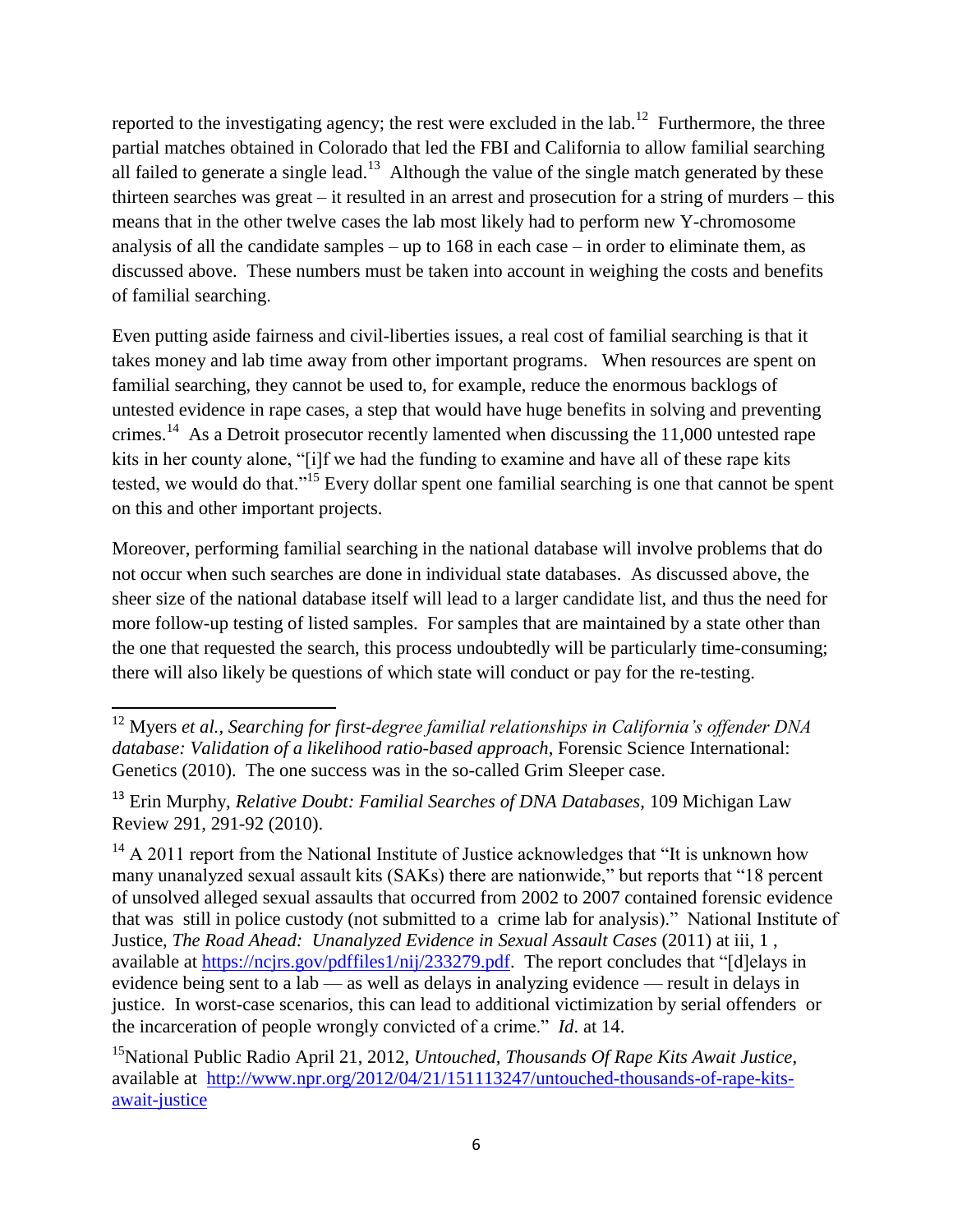And the follow-up testing and investigation of out-of-state samples will be less likely to produce actual results because the perpetrator and his family are, in general, more likely to live in the state where he has committed his crimes than to live on the other side of the country. Finally, there are serious questions about what will happen if a state that receives a request to perform follow-up analysis of a sample in its custody is unwilling to assist with familial searching, perhaps because such searching is expressly prohibited by state law (as in Maryland),  $^{16}$  because the legality of such testing is unsettled under state law (as in a number of other states).<sup>17</sup> or because the burden such testing could impose. Our federal system would not allow the FBI to compel or conscript state crime labs to perform such testing.<sup>18</sup>

<span id="page-6-0"></span>Follow-up investigation outside the lab may also run into a variety of obstacles, many of which are attributable to the reality that family relationships in our society do not always track biological relationships. Some such issues, like the possibility that the person associated with the known sample is adopted or is a step-father or step-son, may be fairly easy to discover, if not resolve, through public records and may not be particularly controversial. But others are more problematic. A 2005 study found that approximately 3.7% of fathers are not, in fact, biologically related to those they believe to be their biological children, usually because of infidelity.<sup>19</sup> This can both reduce the efficacy of familial searching and also vastly increase the social costs of the technique, particularly if this information is disclosed to family members or others in the course of a follow-up investigation, an issue that the study specifically raised as a potential problem.<sup>20</sup> As the authors bluntly put it, "[s]uch knowledge can also destroy families;"<sup>21</sup> it can also lead to domestic violence,  $^{22}$  situations that are likely to be exacerbated if the family is simultaneously learning that a member is being accused of a serious crime. Even when both parents are aware

 $^{21}$  *Id.* 

 $\overline{a}$ <sup>16</sup> Md. Code, Public Safety, § 2-506(d) ("A person may not perform a search of the statewide DNA data base for the purpose of identification of an offender in connection with a crime for which the offender may be a biological relative of the individual from whom the DNA sample was acquired.").

<sup>&</sup>lt;sup>17</sup> A 2009 survey found that 17 states that responded prohibited familial searching. *See* Erin Murphy, *Relative Doubt: Familial Searches of DNA Databases*, 109 Michigan Law Review 291, 291-92 (2010).

<sup>18</sup> *See Prinz v. United States*, 521 U.S. 898 (1997).

<sup>19</sup> Bellis *et al., Measuring paternal discrepancy and its public health consequences*, J Epidemiol Community Health 2005; 59:749-754, available at [http://jech.bmj.com/content/59/9/749.full.](http://jech.bmj.com/content/59/9/749.full)

<sup>&</sup>lt;sup>20</sup> *Id.* ("[U]sing genetic techniques in crime detection .... can inadvertently uncover inconsistencies in a family's genetics that disclose [paternal discrepancy]. However, while the opportunity to expose [paternal discrepancy] through paternity testing or routine health and judicial procedures has increased, little consideration has been given to the consequences.").

<sup>22</sup> *See id.*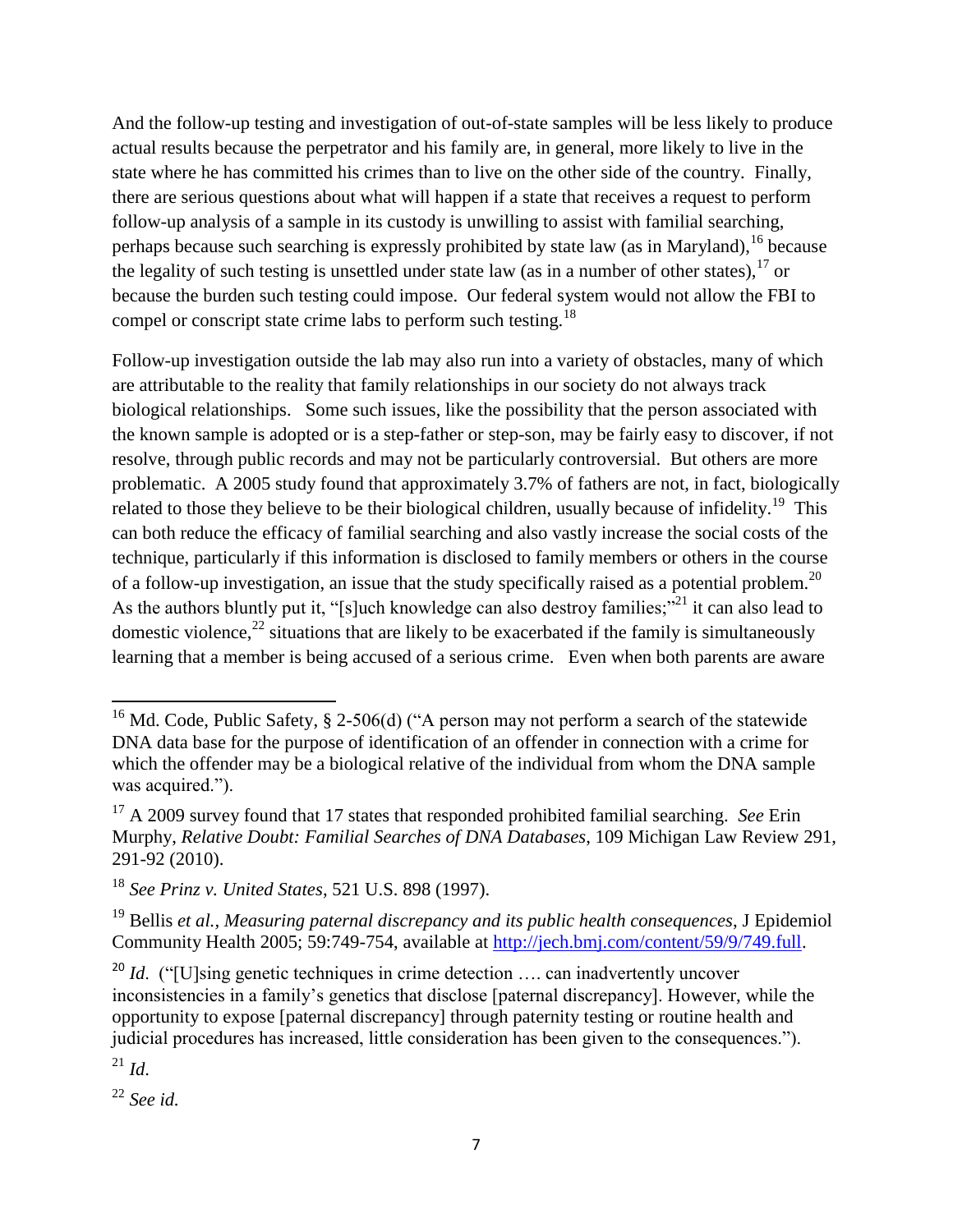of a child's paternity, other family members may not be. Follow-up investigation may lead a parent to reveal the existence of other biological children that are unknown to other family members. Finally, the mere fact that government officials have become privy to this sensitive information is itself troubling for many Americans, 54% of whom reported that they had little or no trust in law enforcement having access to their genetic information.<sup>23</sup> Our Constitution and laws protect us from government snooping regardless of what the government intends to do with the intimate details it learns.<sup>24</sup>

Familial searching may also lead to an exacerbation of racial and class disparities in our criminal justice system, particularly if it is used routinely, rather than in the exceptional cases where other investigative techniques have failed. As professor Jennifer Mnookin has written about the technique,

Put plainly, it is discriminatory. If I have the bad luck to have a close relative who has been convicted of a violent crime, authorities could find me using familial search techniques. If my neighbor, who has the good fortune to lack felonious relatives, left a biological sample at a crime scene, the DNA database would not offer any information that could lead to her.

When DNA databases were first put into use, there was much debate about whether they were an impermissible invasion of people's privacy. The argument that generally won out was that convicted criminals gave up some privacy rights. But those people who just happen to be related to criminals have not given up their privacy rights as a consequence of their actions. To use a search technique that targets them simply because of who their relatives are is simply not fair.

 $\overline{a}$ 

<sup>23</sup> Genetics and Public Policy Center , *U.S. Public Opinion on Uses of Genetic Information and Genetic Discrimination* at 2 (2007), available at

[http://www.dnapolicy.org/resources/GINAPublic\\_Opinion\\_Genetic\\_Information\\_Discrimination](http://www.dnapolicy.org/resources/GINAPublic_Opinion_Genetic_Information_Discrimination.pdf) [.pdf;](http://www.dnapolicy.org/resources/GINAPublic_Opinion_Genetic_Information_Discrimination.pdf) *see generally* E.W. Clayton, *Ethical, legal, and social implications of genomic medicine*. N. Engl. J. Med. 349, 2003. In another Johns Hopkins study, "respondents were consistently more worried" about government, as opposed to private, access to their genetic material, and "84% felt that it would be important to have a law protecting [genetic] research information from lawenforcement officials." Kaufaman, D., *et al*. *Public Opinion About The Importance of Privacy in Biobank Research*, 85 American Journal of Human Genetics Vol. 5, pp. 643-654, at 649 (2009).

<sup>24</sup> *See United States v. Calandra*, 414 U.S. 338, 354 (1974) ("The purpose of the Fourth Amendment is to prevent unreasonable governmental intrusions into the privacy of one's person, house, papers, or effects. The wrong condemned is the unjustified governmental invasion of these areas of an individual's life. That wrong … is fully accomplished by the original search  $\ldots$ ")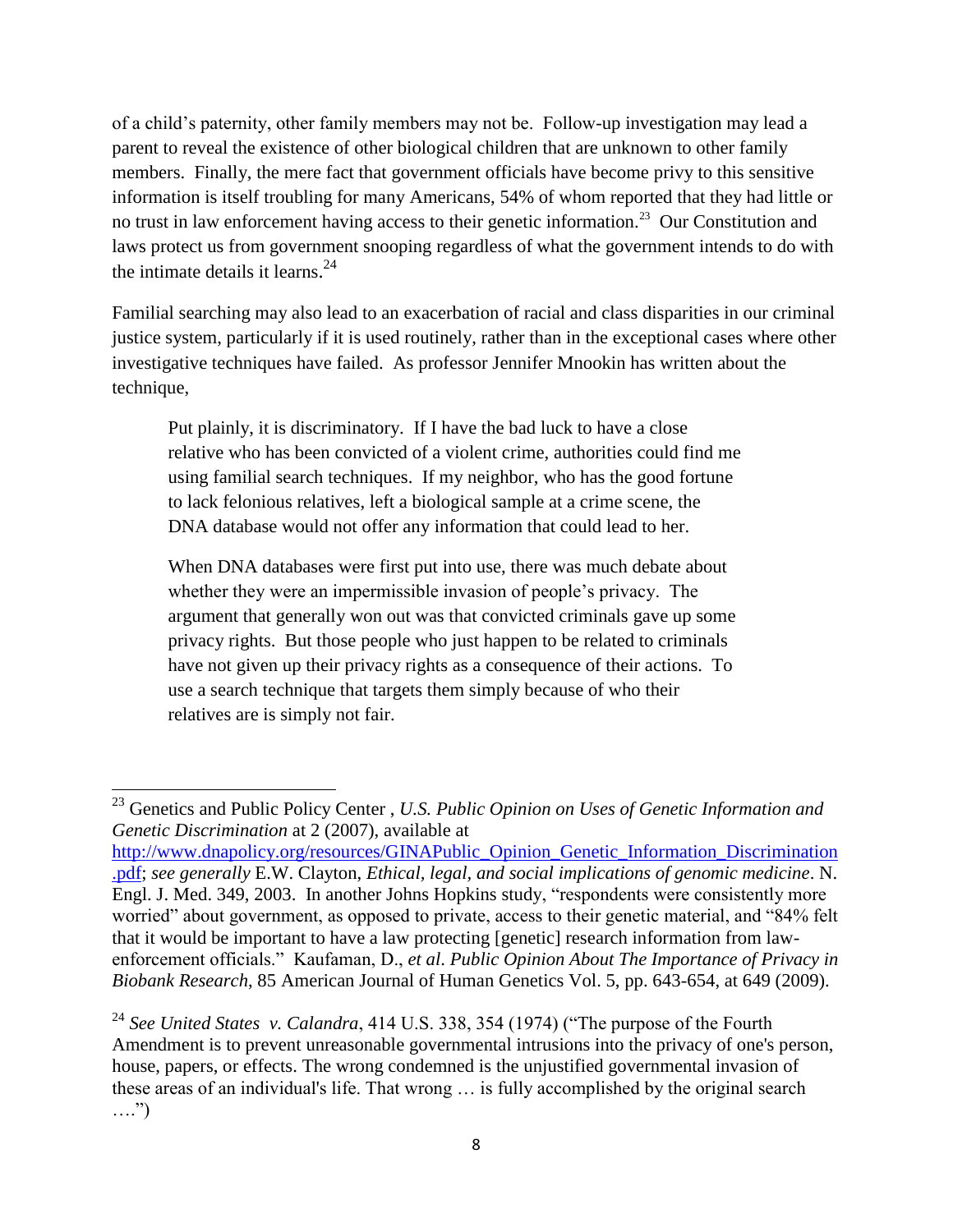<span id="page-8-0"></span>This concern is exacerbated because African Americans and Latinos make up an outsized portion of the DNA database compared with their proportion in the population at large. This means that African Americans and Latinos not in the database would be disproportionately available to familial searching. The same point could be made for the poor and working-class populations compared with those who are wealthier.  $25$ 

Importantly, Professor Mnookin is concerned not only about the discriminatory arrest and prosecution of people who may be guilty, but also the discriminatory failure to apprehend criminals who do not have a family member in the database:

But apart from these disparate racial and economic factors, it is not right to have an investigative technique that targets not just convicted criminals but also their relatives while leaving the rest of us immune.<sup>26</sup>

Similarly, Professor Erin Murphy makes strong arguments that familial searching is incompatible with our fundamental values and that it is ineffective, noting that

familial searches should be forbidden because they embody the very presumptions that our constitutional and evidentiary rules have long endeavored to counteract: guilt by association, racial discrimination, propensity, and even biological determinism. They are akin to adopting a policy to collect and store the DNA of otherwise database-ineligible persons, solely because they share a blood relation with a convicted person, while deliberately sheltering similarly situated individuals from similar genetic exposure. Such an approach is likely to be an ineffective means of crime control—particularly when weighed against the costs done to society by such a strategy—and even if effective, contradicts the very principles of equality and liberty that law enforcement serves to uphold and defend.<sup>27</sup>

If familial searching were to become a primary investigative tool, which would necessarily lead to a reduction in resources devoted to other investigative techniques, it would produce a system that disproportionately focused on people who, because of racial and economic factors or simply

 $\overline{\phantom{a}}$ 

<sup>25</sup> Jennifer Mnookin, *Devil in the DNA database*, L.A. Times April 05, 2007, available at [http://articles.latimes.com/2007/apr/05/opinion/oe-mnookin5.](http://articles.latimes.com/2007/apr/05/opinion/oe-mnookin5) For a discussion of the broader issue, *see* Michael Risher, *Racial Disparities in Databanking of DNA Profiles*, in *Race and the Genetic Revolution*, 47-62 (2011).

<sup>26</sup> *Id*.

<sup>27</sup> Erin Murphy, *Relative Doubt: Familial Searches, of DNA Databases*, 109 Michigan Law Review 291, 304 (2010)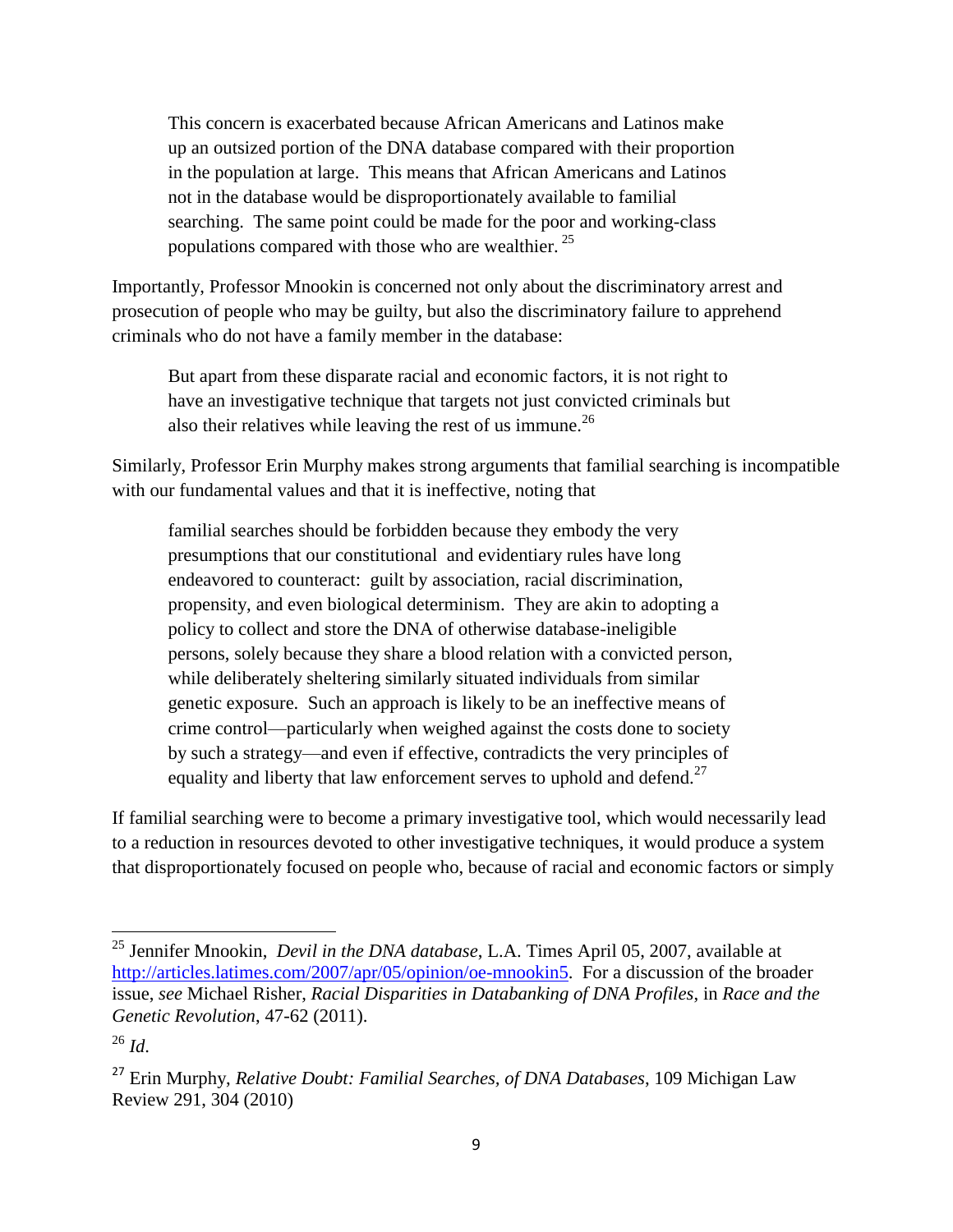because they have large families, have a relative in the database, while reducing the investigation and apprehension of others who may have committed more serious crimes. $^{28}$ 

## **Minimizing the Costs of Familial Searching**

The only way to completely eliminate the many problems associated with familial searching is to prohibit it, a step that several states have already taken, either through legislation or administrative policy.<sup>29</sup> However, if Congress does decide to authorize the technique, it is possible to reduce its costs and problems while allowing familial searching in appropriate cases, just as Congress did in 1968 when it created a statutory framework to allow the appropriate use of wiretaps while protecting privacy, and has done in numerous other instances to protect the privacy of information in areas ranging from Americans' cable TV viewing habits to their finances and many other matters.<sup>30</sup> In fact, the wiretap framework, which has been in place for more than 40 years, may serve as a useful model for a statutory scheme to govern familial searching. California's protocol for familial searching also has important provisions that could be incorporated to create a framework that allows familial searching in appropriate cases while reducing unfairness and the dangers to genetic and familial privacy.

In its current form, the bill already includes some crucial protections, including a limitation on the types of cases in which the technique can be used, reporting requirements, and a directive to enact regulations to protect privacy. However, the current bill omits two key provisions, both of which are found in the wiretap law, that are necessary to provide oversight and prevent misuse of familial searching:

# **1. The statute should require that other investigative techniques be used first.**

The reference to "cold cases" in the bill's title suggests that HR 3361 is intended to allow familial searching in cases where other law-enforcement techniques have failed. This is a sensible limitation: because of the individual and familial privacy interests at stake and the resources involved, and because of the disparate impact that these searches can have, familial searching should only be used when it is necessary. Thus, California only allows the technique when the "case is unsolved and all investigative leads have been exhausted. $31$  Congress

 $\overline{\phantom{a}}$ <sup>28</sup> *See* Risher, supra n[.25,](#page-8-0) at 53-54.

<sup>29</sup> *See* nn. **Error! Bookmark not defined.**[-17,](#page-6-0) *supra*.

<sup>30</sup> *See* Orin Ker, T*he Fourth Amendment and New Technologies: Constitutional Myths and the Case for Caution*, 102 Mich. L. Rev. 801, 855-56 (collecting federal privacy laws).

 $31$  California Department of Justice, Division of Law Enforcement Information Bulletin 2008-BFS-01, DNA Partial Match (Crime Scene DNA Profile to Offender) Policy (April 24, 2008) available at [http://www.aclunc.org/news/press\\_releases/asset\\_upload\\_file490\\_8577.](http://www.aclunc.org/news/press_releases/asset_upload_file490_8577)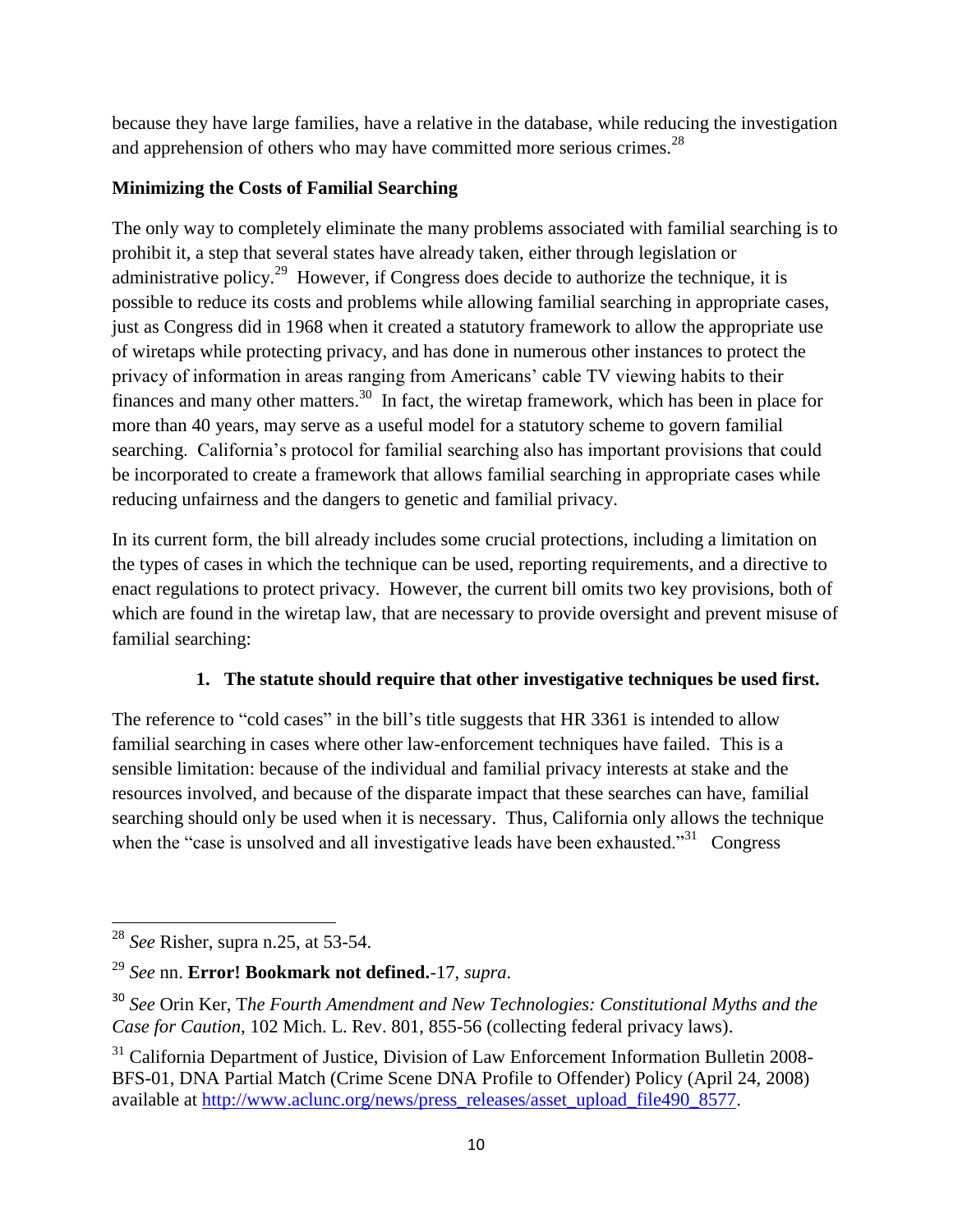imposed a similar limitation when it enacted the Wiretap Act to combat organized crime,  $32$ requiring that applications for wiretaps include "a full and complete statement as to whether or not other investigative procedures have been tried and failed or why they reasonably appear to be unlikely to succeed if tried or to be too dangerous.<sup>33</sup> This requirement is designed "to insure that wiretapping is not resorted to in a situation in which traditional investigative techniques will suffice to expose crime." $34$ 

Unfortunately, the current text of the bill does not include any such requirement. This same "necessity requirement" found in the wiretap statute should apply to familial searching so that familial and genetic privacy receive at least the same level of protection as do telephone calls.

## **2. The statute should require judicial authorization for familial searching.**

The Supreme Court has long made clear that searches conducted without a warrant are disfavored and presumptively violate the Fourth Amendment's prohibition on unreasonable searches and seizures.<sup>35</sup> Although no court has addressed the question of whether a warrant is required to conduct familial searching, it is clear that some parts of the procedure do constitute searches under the Fourth Amendment. Specifically, the re-testing of stored DNA samples to develop a new Y-chromosome profile is a search, as many courts have held, because it reveals information about that sample that was previously unknown.<sup>36</sup> And the exception to the warrant

l  $32$  Title III of the Omnibus Crime Control and Safe Streets Act of 1968, codified at 18 U.S.C. § 2510 *et seq.* "The major focus of the legislation was on use of wiretapping and electronic surveillance by law enforcement officials to combat organized crime." *Briggs v. American Air Filter Co., Inc.*, 630 F.2d 414, 418 (5th Cir. 1980).

 $33$  18 U.S.C.A. § 2518(1)(c).

<sup>&</sup>lt;sup>34</sup> *United States v. Webster*, 734 F.2d 1048, 1055 (5<sup>th</sup> Cir. 1984); *see United States v. Kahn*, 415 U.S. 143, 153 n.12, (1974) ("The necessity requirement exists to assure that wiretapping is not resorted to in situations where traditional investigative techniques would suffice to expose the crime.").

<sup>35</sup> *See e.g., Arizona v. Gant*, 556 U.S. 332, 338 (2009) (applying "the basic rule that searches conducted outside the judicial process, without prior approval by judge or magistrate, are per se unreasonable under the Fourth Amendment—subject only to a few specifically established and well-delineated exceptions.").

<sup>36</sup> *See, e.g., United States v. Mitchell*, 652 F.3d 387, 407 (3d Cir. 2011) (en banc) ("The second "search" at issue is, of course, the processing of the DNA sample and creation of the DNA profile for CODIS."); *Banks v. United States*, 490 F.3d 1178, 1183 (10<sup>th</sup> Cir. 2007) ("analyzing the DNA contained within the blood sample, or even from a cheek swab, must pass Fourth Amendment scrutiny"); *Norman-Bloodsaw v. Lawrence Berkeley Laboratory*, 135 F.3d 1260, 1269 (9th Cir. 1998). ("These [DNA] tests may also be viewed as searches in violation of the Fourth Amendment …."); *United States v. Davis*, 657 F. Supp.2d 630, 644 (D.Md. 2009) ("the extraction of blood from Davis' clothing and the subsequent chemical analysis of his DNA profile are both searches subject to scrutiny under the Fourth Amendment"); *People v. King*, 82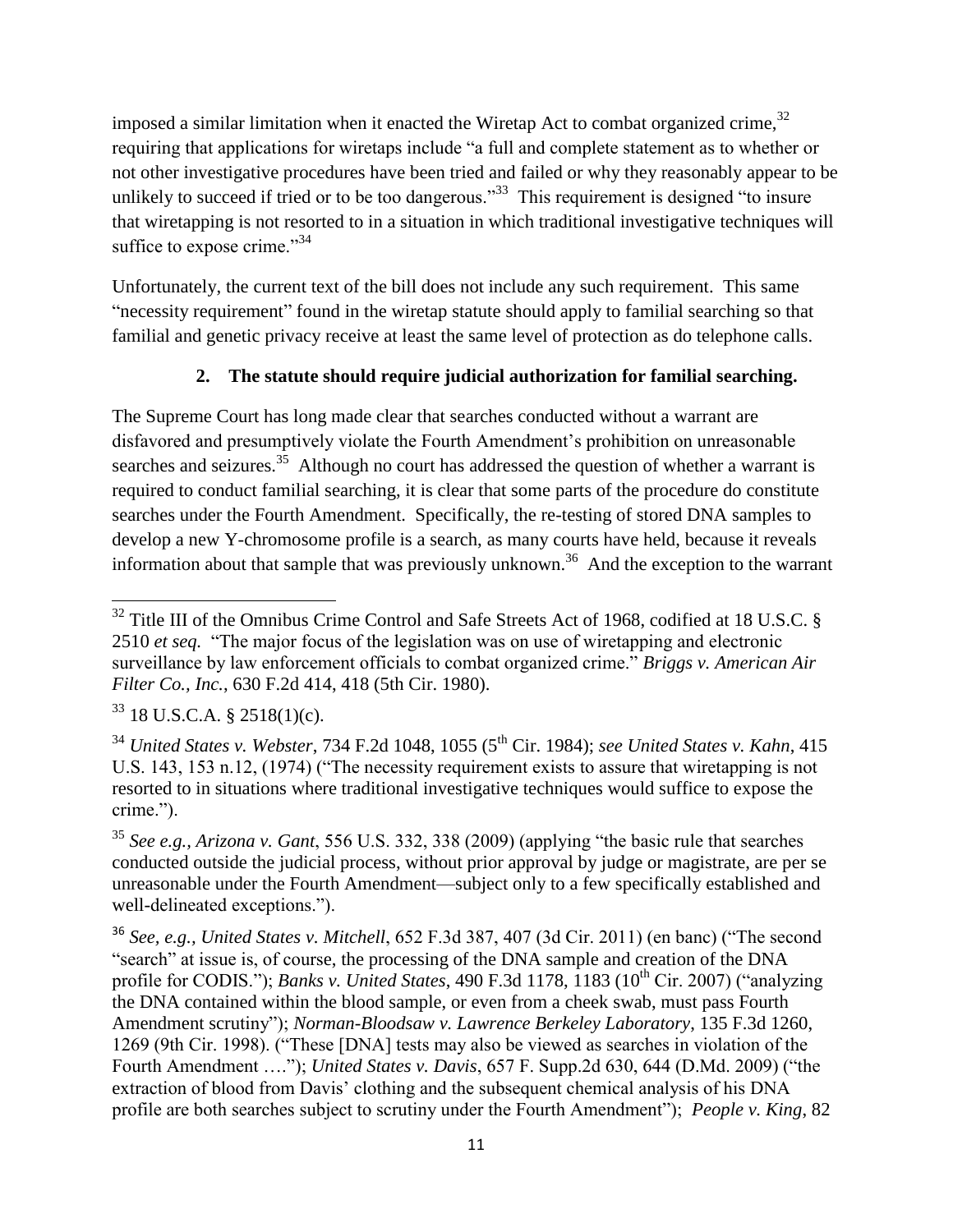requirement that allowed the initial testing of these samples – that the subjects were in prison or on parole, or (in some states) had been arrested or charged with an offense – may no longer be applicable, a change that may well make the warrantless re-testing of such samples unconstitutional, either under the Fourth Amendment or under the law of the state that maintains the sample.<sup>37</sup>

Creating a statutory framework under which law enforcement would apply for judicial authorization to conduct familial searching would reduce the possibility that the courts would invalidate the technique, perhaps leading to the exclusion of crucial evidence or the overturning of convictions.<sup>38</sup> It also would reduce the possibility that a governmental agency or individual officers would face state or federal civil liability for conducting such searches or acting on the results of them. And it would help protect the privacy of families and individuals who may, through no fault of their own, be caught up in investigations that were caused by line officers or political appointees who may, intentionally or not, go beyond what the law allows in their understandable zeal to solve a particularly notorious crime. As the Supreme Court has long made clear, "[w]hen the right of privacy must reasonably yield to the right of search is, as a rule, to be decided by a judicial officer, not by a policeman or Government enforcement agent."<sup>39</sup>

To obtain such an order, $40$  the police would need to establish the following:

l

Cal. App. 4th 1363, 1370-71 (2000) ("chemical analysis of such [DNA] samples to obtain physiological data, implicate[s] Fourth Amendment privacy interests."); *see also Skinner v. Railway Labor Executives' Ass'n*, 489 U.S. 602, 616-17 (1989) (analysis of urine for presence of drugs constitutes search under Fourth Amendment). Note that there is an important difference between retaining an already-created profile in CODIS (which some courts have held is not a new search) and re-analyzing the physical sample to obtain a new type of profile (which is necessary for familial searching), which, as the above-cited cases make clear, is a search.

 $37$  *See, e.g., United States v. Weikert,* 504 F.3d 1, 15-17 ( $1<sup>st</sup>$  Cir. 2007) and cases cited therein.

 $38$  The Supreme Court has never addressed the constitutionality of the warrantless seizure of DNA for inclusion in databanks; no court has addressed the legality of familial searching. The high Court's recent holding that GPS tracking is a search, which overruled several lower court holdings, illustrates the problems that can arise when law enforcement makes extensive use of new investigative technology without getting judicial authorization. *See United States v. Jones*, 132 S.Ct. 945 (2012).

<sup>39</sup> *Johnson v. United States*, 333 U.S. 10, 14 (1948); *see id.* (Fourth Amendment's "protection consists in requiring that [] inferences be drawn by a neutral and detached magistrate instead of being judged by the officer engaged in the often competitive enterprise of ferreting out crime.").

 $40$  The statute, like the wiretap statute, should avoid the use of the term "warrant" unless it requires a showing of probable cause to show that the search will discover relevant evidence. See United States v. Salamasina, 615 F.3d 925, 931 (10<sup>th</sup> Cir. 2010) (issuance of search warrant requires probable cause to believe "that evidence of a crime will be found in the place to be searched."); *accord Safford Unified School Dist. No. 1 v. Redding*, 557 U.S. 364, 129 S.Ct. 2633,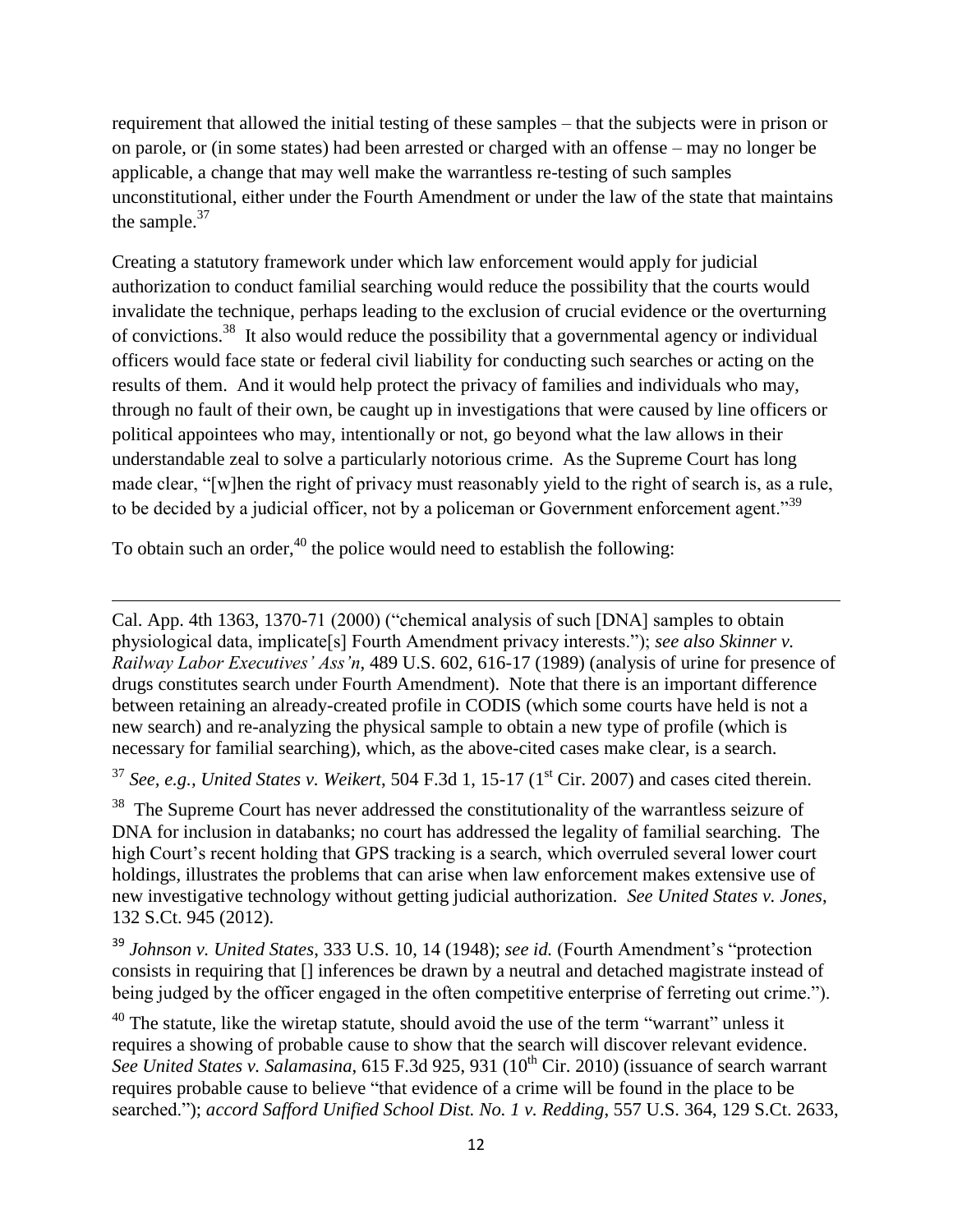- 1. Probable cause to believe that one of the crimes listed in § 2(B) of the bill have been committed.
- 2. Probable cause to believe that DNA evidence would help solve the crime (i.e., that DNA belonging to the perpetrator had been recovered from the crime scene and a profile created).
- 3. No identical match for the DNA sample collected from a crime scene can be identified in the offender index, as currently required by  $\S$  2(A).
- 4. That "normal investigative procedures have been tried and have failed or reasonably appear to be unlikely to succeed if tried or to be too dangerous;" as is currently required for wiretaps under 18 U.S.C.  $\S$  2518(3)(c).
- 5. The scope of the search for which authorization is sought.

Such a requirement would not impede the legitimate use of familial searching because the technique itself necessarily involves a significant expenditure of time and resources and should not be used routinely. Any decision to use familial searching will only be made after extensive investigation and consideration; even after the technique is used, the necessary follow-up testing and investigation will take a considerable amount of time. Requiring the police to present a warrant application to a court will not require a significant additional expenditure of time or resources to this process. Nor, given that this technique is only to be used in very serious cases where other investigative techniques have failed, will it create any burden on the courts. Given the important privacy interests involved, and the lack of any countervailing interests, familial searching should not be allowed without judicial authorization.

### **CONCLUSION**

Although familial searching may in some cases prove to be an effective crime-solving technique, it is one that comes with many costs, including the fiscal costs (which may exacerbate funding problems in other important programs), the unfairness of focusing on suspects simply because they have a family member who has been arrested or convicted (while ignoring those who do not have such family members), and the disruption to family privacy and integrity that the technique and the necessary follow-up investigations can cause. And it is important to remember that many of these fiscal and societal costs will occur even in those cases – perhaps the vast majority of cases – where the technique fails to solve any crime.

If Congress does decide that the benefits of familial searching outweigh the costs, it should take steps to minimize the adverse consequences of the technique, as it did with wiretaps, by requiring that law-enforcement exhaust other available investigative techniques before resorting

 $\overline{\phantom{a}}$ 

<sup>2639 (2009);</sup> *Cf*. 18 U.S.C.A. § 2518(1) (referring to an "order authorizing or approving the interception of a wire, oral, or electronic communication"). Given the limitations of familial searching it seems unlikely that such a showing could be made.